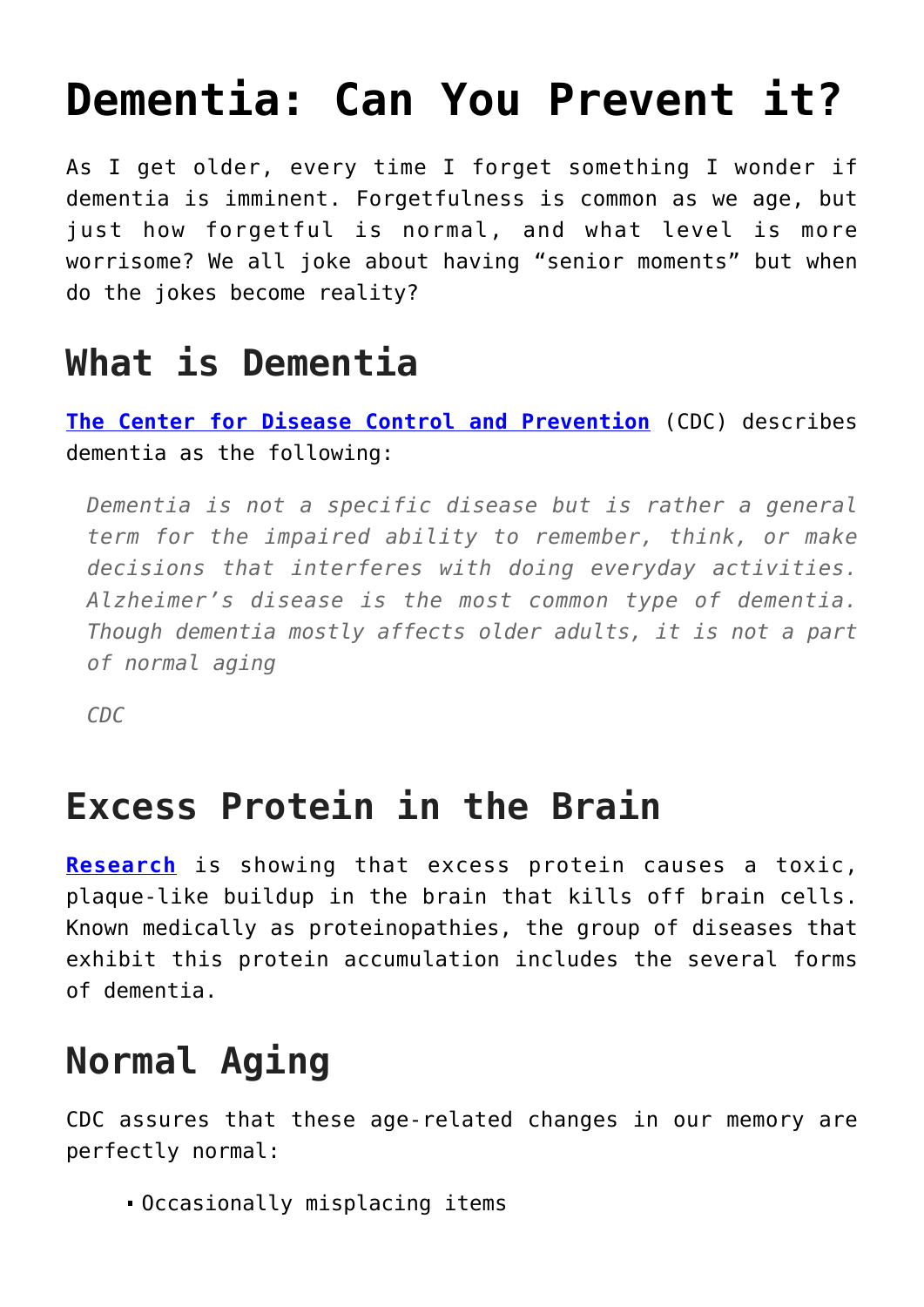- Struggling to find a word but remembering it later
- Forgetting the name of an acquaintance
- Forgetting the most recent events

This list also includes going upstairs for something, then forgetting why you went upstairs. Phew, I bet that's a pretty common occurrence for many of us within my generation.

### **Worrisome Symptoms**

As well as problems with memory, dementia symptoms include issues with communication, attention, problem-solving or judgment, and behavior or personality changes.

For example, if you get lost in a familiar neighbourhood, forget the name of a close friend or family member, find yourself unable to complete familiar tasks, organize or plan, notice decreased coordination, or start using inappropriate/wrong words in a conversation, you should seek medical help.

### **Warding off Dementia**

Any activity that exercises your brain helps to keep dementia at bay. Referred to as cognitive engagement, this includes reading, puzzles, word games (like Wordle), and more.

Physical exercise also helps as it forces more oxygen into your brain. Low or inadequate levels of oxygen, medically called hypoxia, is defined by the [National Library of Medicine](https://www.ncbi.nlm.nih.gov/pmc/articles/PMC7069466/) (NLH) as:

*Hypoxia, a condition where oxygen supply to tissue is inadequate, induces free radical generation leading to oxidative protein modifications and tissue damage [[24–](https://www.ncbi.nlm.nih.gov/pmc/articles/PMC7069466/#b24-ad-11-2-341)[27](https://www.ncbi.nlm.nih.gov/pmc/articles/PMC7069466/#b27-ad-11-2-341)]. Oxygen supply also acts as a modulator of aging processes [[28\]](https://www.ncbi.nlm.nih.gov/pmc/articles/PMC7069466/#b28-ad-11-2-341). The cerebrovascular disorders and hypoxia-ischemia injuries in the brain are projected as a primary cause of*